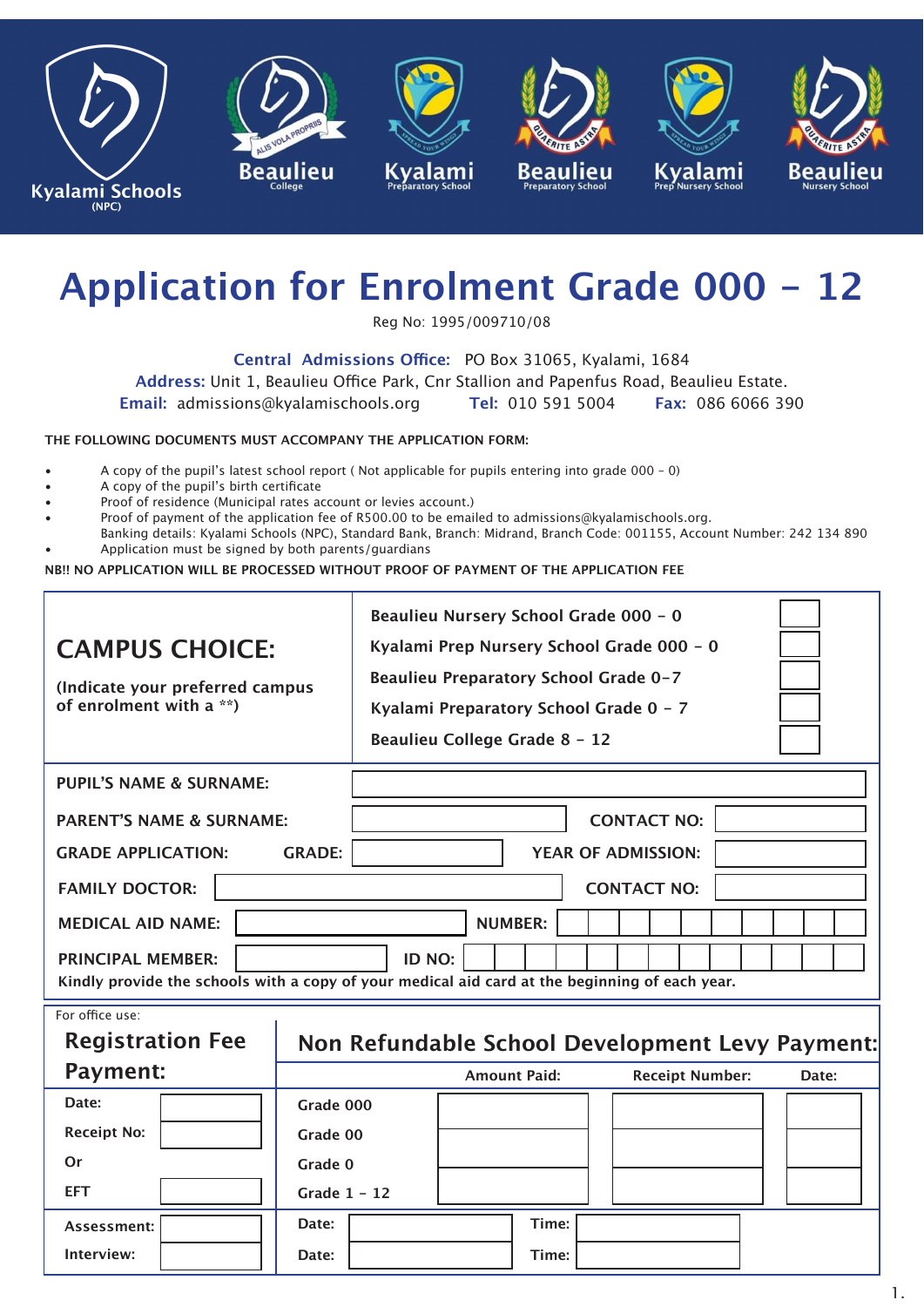## **Section A: Applicant's Information**

| Surname:                                              |             |             |             |             |           |           |   |          |          |  |            |  |   |           |         |   |       |  |                                    |  |
|-------------------------------------------------------|-------------|-------------|-------------|-------------|-----------|-----------|---|----------|----------|--|------------|--|---|-----------|---------|---|-------|--|------------------------------------|--|
| <b>First Names:</b>                                   |             |             |             |             |           |           |   |          |          |  |            |  |   |           |         |   |       |  |                                    |  |
| Preferred Name:                                       |             |             |             |             |           |           |   |          |          |  |            |  |   |           |         |   |       |  |                                    |  |
| Date of Birth:                                        | $\mathsf D$ | $\mathsf D$ | $\mathbb M$ | $\mathbb M$ | Y         | Y         | Y | Y        |          |  |            |  |   |           |         |   |       |  |                                    |  |
| Gender:                                               | M           |             |             | F.          |           |           |   |          |          |  |            |  |   |           |         |   |       |  |                                    |  |
| ID Number:                                            |             |             |             |             |           |           |   |          |          |  |            |  |   |           |         |   |       |  |                                    |  |
| ID Type:                                              |             |             |             |             |           |           |   |          |          |  |            |  |   |           |         |   |       |  |                                    |  |
| Nationality:                                          |             |             |             |             |           |           |   |          |          |  |            |  |   |           |         |   |       |  |                                    |  |
| Please supply study permit if non South African       |             |             |             |             |           |           |   |          |          |  |            |  |   |           |         |   |       |  |                                    |  |
| Home Language:                                        | English     |             |             |             | Afrikaans |           |   | IsiXhosa |          |  | IsiZulu    |  |   | Sepedi    |         |   | Other |  |                                    |  |
|                                                       | Setswana    |             |             |             |           | Tshivenda |   |          | XiTsonga |  | IsiNdebele |  |   |           | Sesotho |   |       |  |                                    |  |
| If other, please specify:                             |             |             |             |             |           |           |   |          |          |  |            |  |   |           |         |   |       |  |                                    |  |
| Religious affiliation:                                |             |             |             |             |           |           |   |          |          |  |            |  |   |           |         |   |       |  | (For governmental statistical use) |  |
| Race:                                                 |             |             |             |             |           |           |   |          |          |  |            |  |   |           |         |   |       |  |                                    |  |
| <b>Current School Information:</b>                    |             |             |             |             |           |           |   |          |          |  |            |  |   |           |         |   |       |  |                                    |  |
| Present School:                                       |             |             |             |             |           |           |   |          |          |  |            |  |   |           |         |   |       |  |                                    |  |
| School Telephone:                                     |             |             |             |             |           |           |   |          |          |  |            |  |   |           |         |   |       |  |                                    |  |
| Headmaster or -mistress:                              |             |             |             |             |           |           |   |          |          |  |            |  |   |           |         |   |       |  |                                    |  |
| <b>Current Teacher:</b>                               |             |             |             |             |           |           |   |          |          |  |            |  | G | ${\sf R}$ | A       | D | E:    |  |                                    |  |
|                                                       |             |             |             |             |           |           |   |          |          |  |            |  |   |           |         |   |       |  |                                    |  |
| Pupil's mobile phone:                                 |             |             |             |             |           |           |   |          |          |  |            |  |   |           |         |   |       |  |                                    |  |
| Pupil's email address:                                |             |             |             |             |           |           |   |          |          |  |            |  |   |           |         |   |       |  |                                    |  |
|                                                       |             |             |             |             |           |           |   |          |          |  |            |  |   |           |         |   |       |  |                                    |  |
| <b>Medical Information:</b><br>(in case of emergency) |             |             |             |             |           |           |   |          |          |  |            |  |   |           |         |   |       |  |                                    |  |
| Allergies / Medical notes:                            |             |             |             |             |           |           |   |          |          |  |            |  |   |           |         |   |       |  |                                    |  |
| <b>Chronic Medication:</b>                            |             |             |             |             |           |           |   |          |          |  |            |  |   |           |         |   |       |  |                                    |  |
| Special Needs / Disabilities:                         |             |             |             |             |           |           |   |          |          |  |            |  |   |           |         |   |       |  |                                    |  |

Kyalami Schools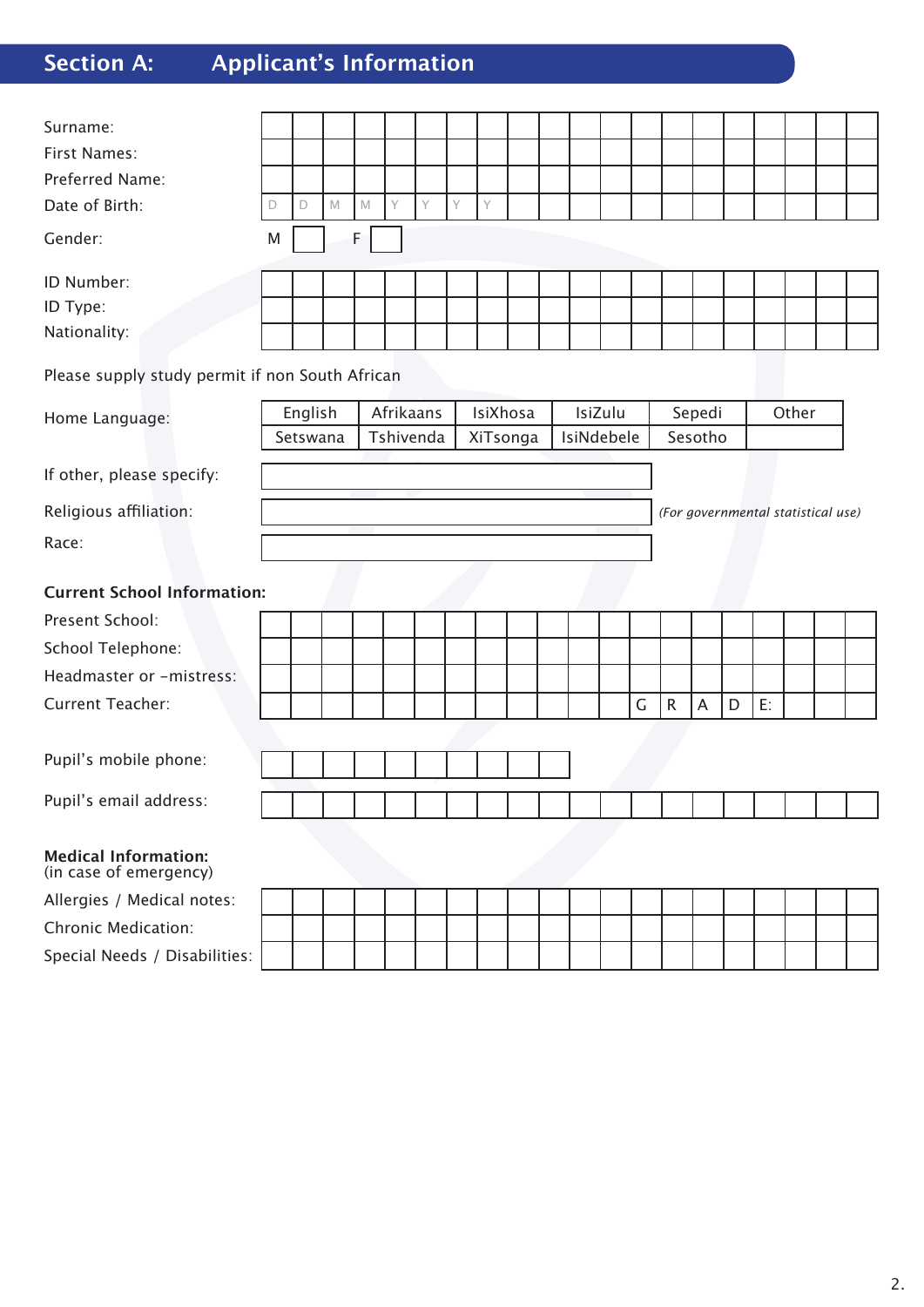### **Section B:** New Family Information

In the case of divorced or separated parents, please complete an additional and separate "Section B" for each household. A household has one physical location and contains one or two adults connected to a pupil. These adults may be parents, foster-parents, grandparent, sponsors or other parties involved in the life of the pupil in some way. In order to receive reports and other communication from the school, a person must be registered as part of a household. Attach each page of section B to the application form. Divorced parents must take note that they are responsible to provide the school with the divorce decree to ensure that the School has the correct information available at all time where this is necessary to safeguard the pupil.<br>
Remeaber 1. In Conventions:

| <b>Parent 1 Information:</b>                                                  |                                                                                                       |                          |  |  |        |  |  |             |           |                        |               |           |                  |     |          |                |  |
|-------------------------------------------------------------------------------|-------------------------------------------------------------------------------------------------------|--------------------------|--|--|--------|--|--|-------------|-----------|------------------------|---------------|-----------|------------------|-----|----------|----------------|--|
| First Name:                                                                   |                                                                                                       |                          |  |  |        |  |  |             |           |                        |               |           |                  |     |          |                |  |
| Surname:                                                                      |                                                                                                       |                          |  |  |        |  |  |             |           |                        |               |           |                  |     |          |                |  |
| Relationship to applicant                                                     |                                                                                                       | <b>Biological parent</b> |  |  |        |  |  | Step-parent |           | Foster parent          |               |           | Guardian         |     | Other    |                |  |
| Date of Birth:                                                                | Day:                                                                                                  |                          |  |  | Month: |  |  |             | Year:     |                        |               |           |                  |     |          | please specify |  |
| ID Number:                                                                    |                                                                                                       |                          |  |  |        |  |  |             |           |                        |               |           |                  |     |          |                |  |
| ID Type:                                                                      |                                                                                                       | South African ID         |  |  |        |  |  |             |           | South African Passport |               |           | Foreign Passport |     |          |                |  |
| Nationality:                                                                  |                                                                                                       |                          |  |  |        |  |  |             |           |                        |               |           |                  |     |          |                |  |
|                                                                               | If not a South African Citizen, please provide copies of either your work, residence or study permit. |                          |  |  |        |  |  |             |           |                        |               |           |                  |     |          |                |  |
| Mobile Phone:                                                                 |                                                                                                       |                          |  |  |        |  |  |             |           |                        |               |           |                  |     |          |                |  |
| Do you wish to receive SMSs from the school on this number?                   |                                                                                                       |                          |  |  |        |  |  |             |           |                        | Yes:          |           |                  | No: |          |                |  |
| Email address:                                                                |                                                                                                       |                          |  |  |        |  |  |             |           |                        |               |           |                  |     |          |                |  |
| Do you wish to receive emails from the school at this address?                |                                                                                                       |                          |  |  |        |  |  |             |           |                        | Yes:          |           |                  | No: |          |                |  |
| Occupation:                                                                   |                                                                                                       |                          |  |  |        |  |  |             |           |                        |               |           |                  |     |          |                |  |
| Employer:                                                                     |                                                                                                       |                          |  |  |        |  |  |             |           |                        |               |           |                  |     |          |                |  |
| Work Phone:                                                                   |                                                                                                       |                          |  |  |        |  |  |             |           |                        | Fax:          |           |                  |     |          |                |  |
| <b>Parent 2 Information:</b>                                                  |                                                                                                       |                          |  |  |        |  |  |             |           |                        |               |           |                  |     |          |                |  |
| First Name:                                                                   |                                                                                                       |                          |  |  |        |  |  |             |           |                        |               |           |                  |     |          |                |  |
| Surname:                                                                      |                                                                                                       |                          |  |  |        |  |  |             |           |                        |               |           |                  |     |          |                |  |
| Relationship to applicant                                                     |                                                                                                       | <b>Biological parent</b> |  |  |        |  |  | Step-parent |           |                        | Foster parent |           |                  |     | Guardian |                |  |
| Date of Birth:                                                                | Day:                                                                                                  |                          |  |  | Month: |  |  |             | Year:     |                        |               |           |                  |     |          |                |  |
|                                                                               |                                                                                                       |                          |  |  |        |  |  |             |           |                        |               |           |                  |     |          |                |  |
| ID Number:                                                                    |                                                                                                       |                          |  |  |        |  |  |             |           |                        |               |           |                  |     |          |                |  |
| ID Type:                                                                      |                                                                                                       | South African ID         |  |  |        |  |  |             |           | South African Passport |               |           | Foreign Passport |     |          |                |  |
| Nationality:                                                                  |                                                                                                       |                          |  |  |        |  |  |             |           |                        |               |           |                  |     |          |                |  |
|                                                                               | If not a South African Citizen, please provide copies of either your work, residence or study permit. |                          |  |  |        |  |  |             |           |                        |               |           |                  |     |          |                |  |
| Mobile Phone:                                                                 |                                                                                                       |                          |  |  |        |  |  |             |           |                        |               |           |                  |     |          |                |  |
| Do you wish to receive SMSs from the school on this number?                   |                                                                                                       |                          |  |  |        |  |  |             |           |                        | Yes:          |           |                  | No: |          |                |  |
| Email address:                                                                |                                                                                                       |                          |  |  |        |  |  |             |           |                        |               |           |                  |     |          |                |  |
| Do you wish to receive emails from the school at this address?<br>Yes:<br>No: |                                                                                                       |                          |  |  |        |  |  |             |           |                        |               |           |                  |     |          |                |  |
|                                                                               |                                                                                                       |                          |  |  |        |  |  |             |           |                        |               |           |                  |     |          |                |  |
| Occupation:                                                                   |                                                                                                       |                          |  |  |        |  |  |             |           |                        |               |           |                  |     |          |                |  |
| Employer:                                                                     |                                                                                                       |                          |  |  |        |  |  |             |           |                        |               |           |                  |     |          |                |  |
| Work Phone:                                                                   |                                                                                                       |                          |  |  |        |  |  |             |           |                        |               |           |                  |     |          |                |  |
| Marital Status of Parents:                                                    | Married:                                                                                              |                          |  |  |        |  |  |             |           |                        | Separated:    |           |                  |     | Single:  |                |  |
| In the case of divorced or otherwise separated parents:                       |                                                                                                       |                          |  |  |        |  |  |             |           |                        |               |           |                  |     |          |                |  |
| With whom does the pupil stay? Both parents:                                  |                                                                                                       |                          |  |  |        |  |  |             | Parent 1: |                        |               | Parent 2: |                  |     | Other:   |                |  |
| Who is responsible for the payment of school fees?                            |                                                                                                       |                          |  |  |        |  |  |             |           |                        |               |           |                  |     |          |                |  |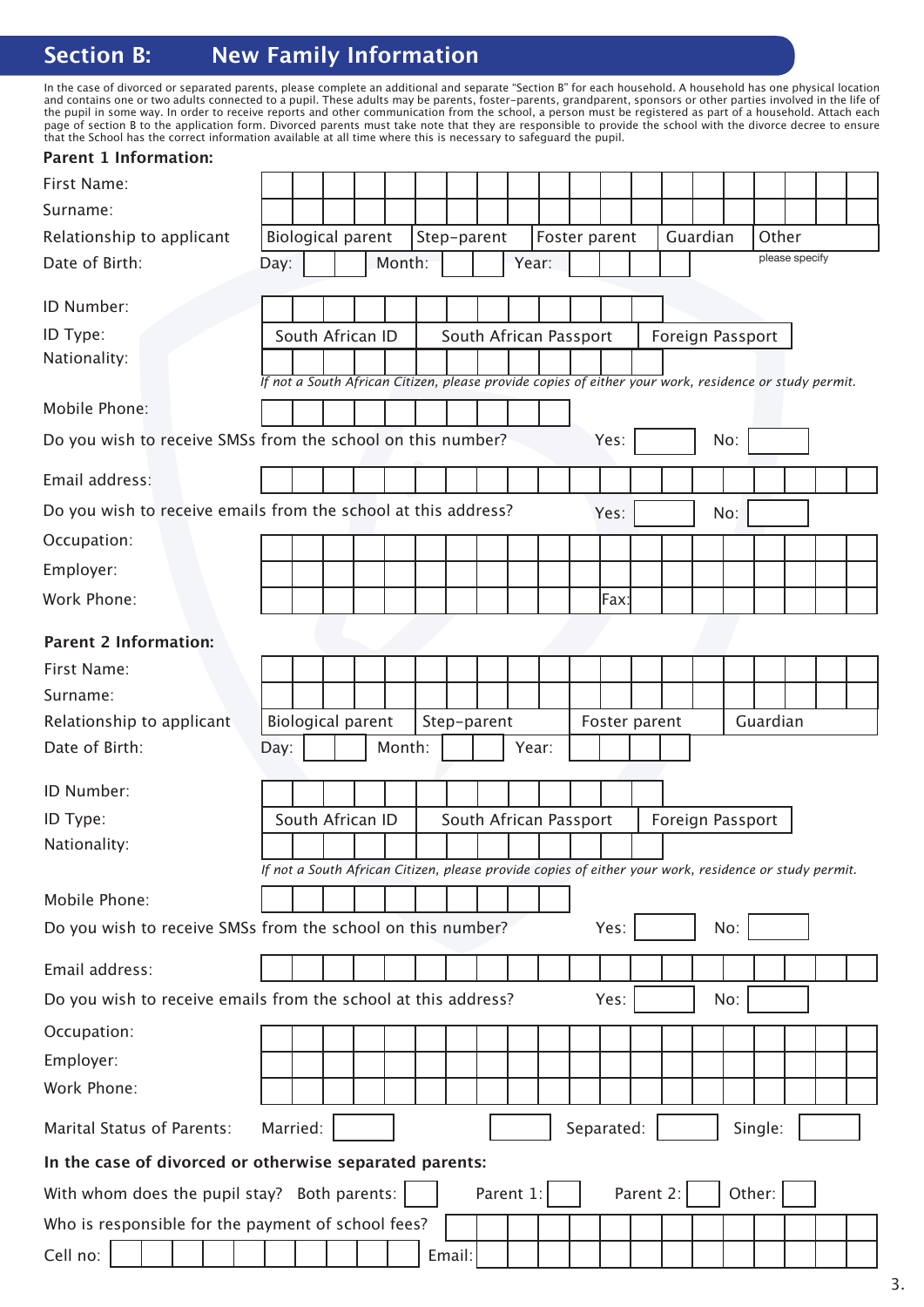### **Section C: Residential & Siblings**

| Residential Address of<br>Parent / Guardian               |       |        |        |  |       |              |  |  |  |
|-----------------------------------------------------------|-------|--------|--------|--|-------|--------------|--|--|--|
|                                                           |       |        |        |  |       |              |  |  |  |
|                                                           |       |        |        |  |       | Postal Code: |  |  |  |
| Does the pupil reside at the above address:               |       |        |        |  |       |              |  |  |  |
| Occupying as:                                             | Owner |        | Lessee |  | Other |              |  |  |  |
| Postal Address of<br>Parent / Guardian:                   |       |        |        |  |       |              |  |  |  |
|                                                           |       |        |        |  |       |              |  |  |  |
|                                                           |       |        |        |  |       | Postal Code: |  |  |  |
| Home Telephone No:                                        |       |        |        |  |       |              |  |  |  |
|                                                           |       |        |        |  |       |              |  |  |  |
| Facsimile No:                                             |       |        |        |  |       |              |  |  |  |
|                                                           |       |        |        |  |       |              |  |  |  |
| <b>Emergency Contact Person*</b>                          |       |        |        |  |       |              |  |  |  |
| Telephone Number:                                         |       |        |        |  |       |              |  |  |  |
| Relationship to child:                                    |       |        |        |  |       |              |  |  |  |
| * Please do not use the parents as the emergency contact. |       |        |        |  |       |              |  |  |  |
| <b>Other Siblings:</b>                                    |       |        |        |  |       |              |  |  |  |
| Current School (If applicable):                           |       |        |        |  |       |              |  |  |  |
|                                                           |       | Name:  |        |  |       |              |  |  |  |
|                                                           |       | Grade: |        |  |       |              |  |  |  |
|                                                           |       | Name:  |        |  |       |              |  |  |  |
|                                                           |       |        |        |  |       |              |  |  |  |
|                                                           |       | Grade: |        |  |       |              |  |  |  |
|                                                           |       | Name:  |        |  |       |              |  |  |  |
|                                                           |       | Grade: |        |  |       |              |  |  |  |

**Other Information:**

Willing to serve on school governance (Parent 1): Willing to serve on school governance (Parent 2):

we agree that our child's admission is subject to the Conditions of Enrolment as determined by the Board  $\blacksquare$ of Directors.

Name: Grade:

| UL DILECTOLS. |                                   |                     |  |
|---------------|-----------------------------------|---------------------|--|
| Signatures:   |                                   |                     |  |
|               | Parent 1 / Guardian               | Parent 2 / Guardian |  |
| Dated:        | Month:  <br>Day: $\vert$<br>Year: |                     |  |